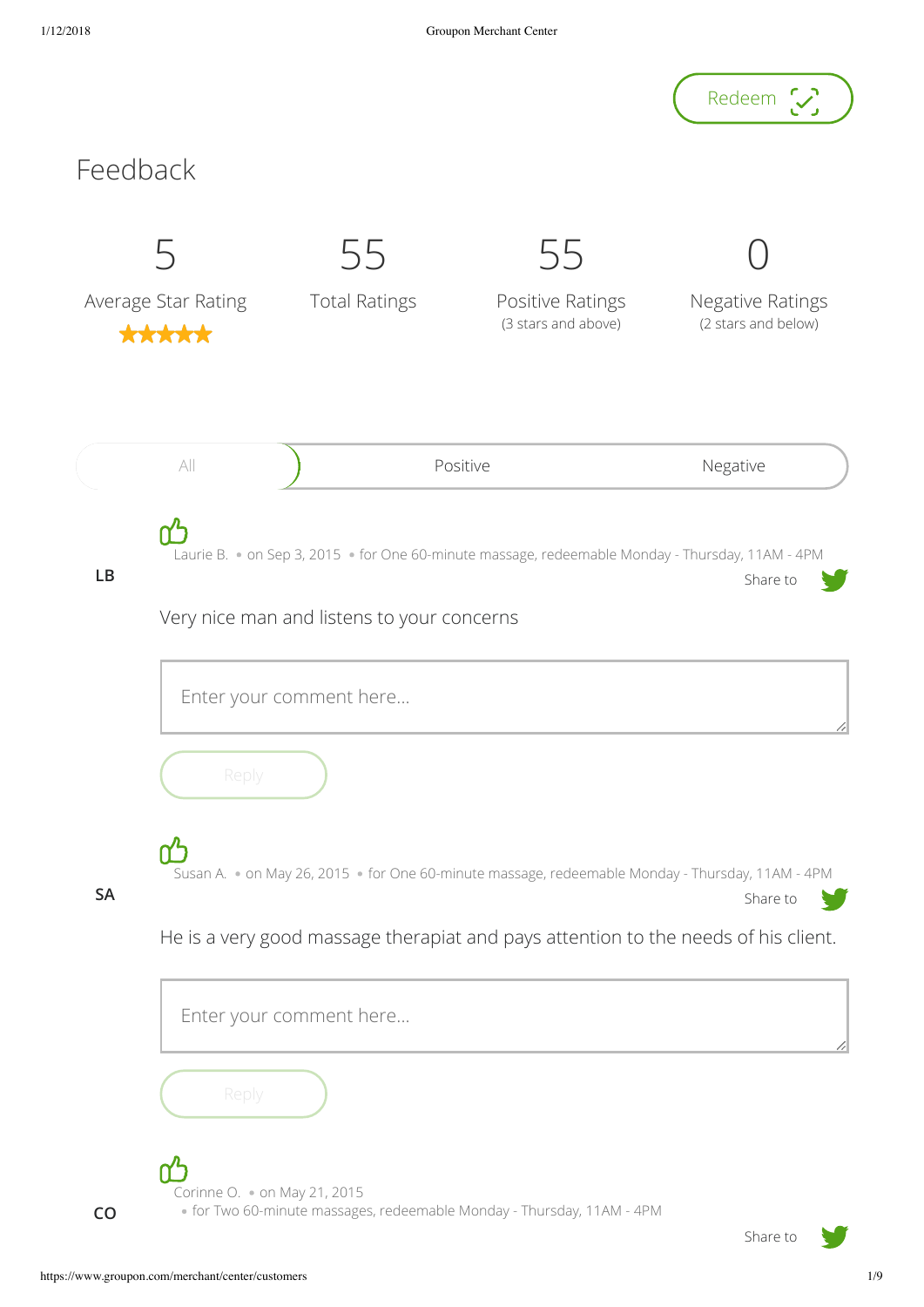This is not a typical massage, but specific body work....it was amazing!!

|           | Enter your comment here                                                                                                                                           |
|-----------|-------------------------------------------------------------------------------------------------------------------------------------------------------------------|
|           | Reply                                                                                                                                                             |
| <b>KB</b> | Ken B. • on May 20, 2015 • for One 60-minute massage, redeemable Monday - Thursday, 11AM - 4PM<br>Share to                                                        |
|           | This is not a normal massage. It is looking for trouble spots, which I have lots of,<br>and the therapy is painful but helpful. He is very good and knowledgable. |
|           | Enter your comment here                                                                                                                                           |
|           | Reply                                                                                                                                                             |
| <b>SM</b> | Suzanne M. . on Apr 13, 2015<br>• for Two 60-minute massages, redeemable Monday - Thursday, 11AM - 4PM<br>Share to                                                |
|           | Mark is very professional and respectful of your modesty. It's the best massage I<br>ever had!                                                                    |
|           | Enter your comment here                                                                                                                                           |
|           | Reply                                                                                                                                                             |
| MG        | mary G. . on Apr 8, 2015 . for One 60-minute massage, redeemable Monday - Thursday, 11AM - 4PM<br>Share to                                                        |
|           | Excellent hard working, good communication, knowledgeable                                                                                                         |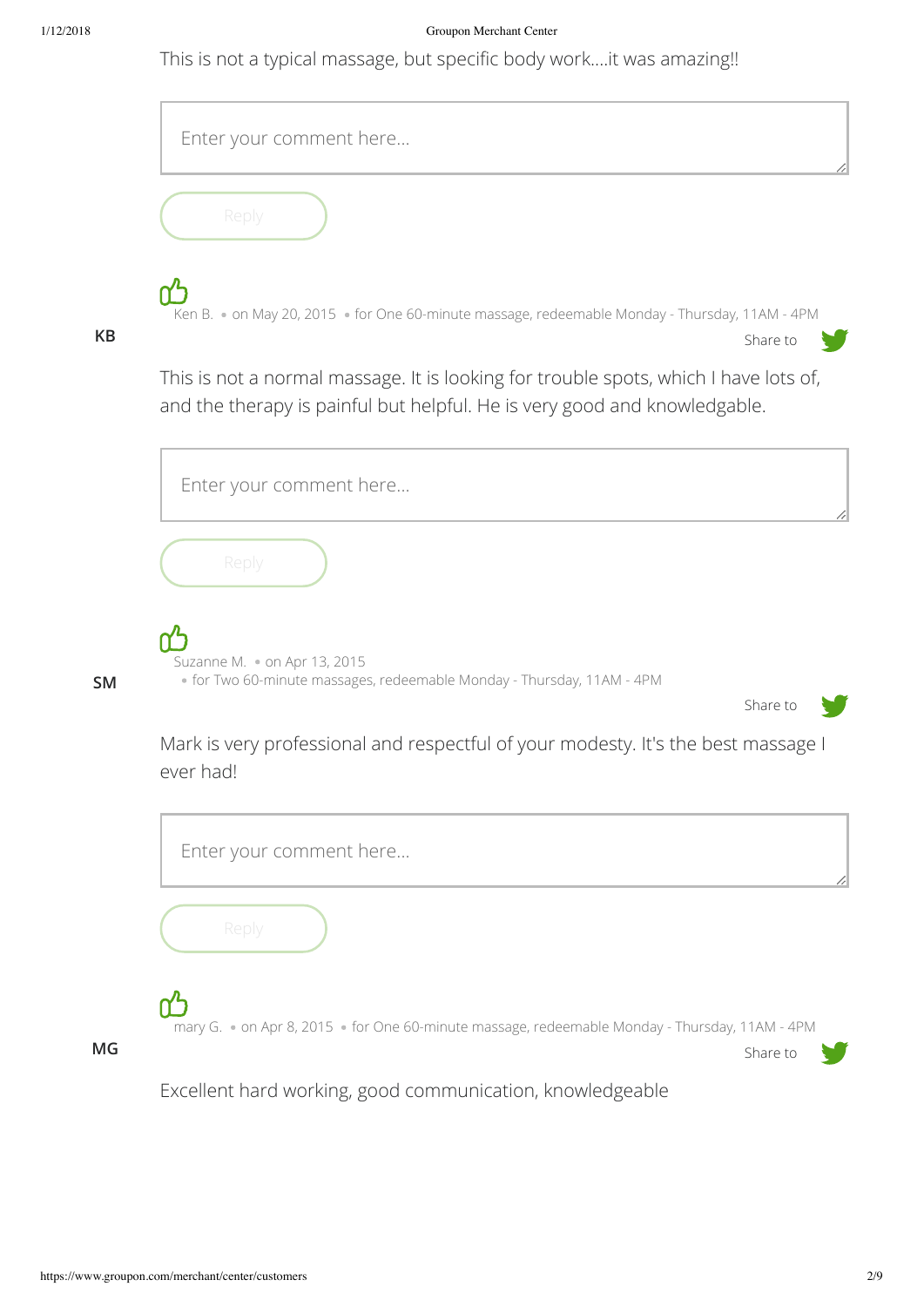| Enter your comment here                                                                         |
|-------------------------------------------------------------------------------------------------|
| Reply                                                                                           |
| Alex D. . on Mar 18, 2015 · for One 60-minute massage, redeemable Monday - Thursday, 11AM - 4PM |

**AD**

He dissolved my back spasms in a single treatment. I could barely get on the table when I went to see him then, 48 hours later, I was right as rain.

Share to

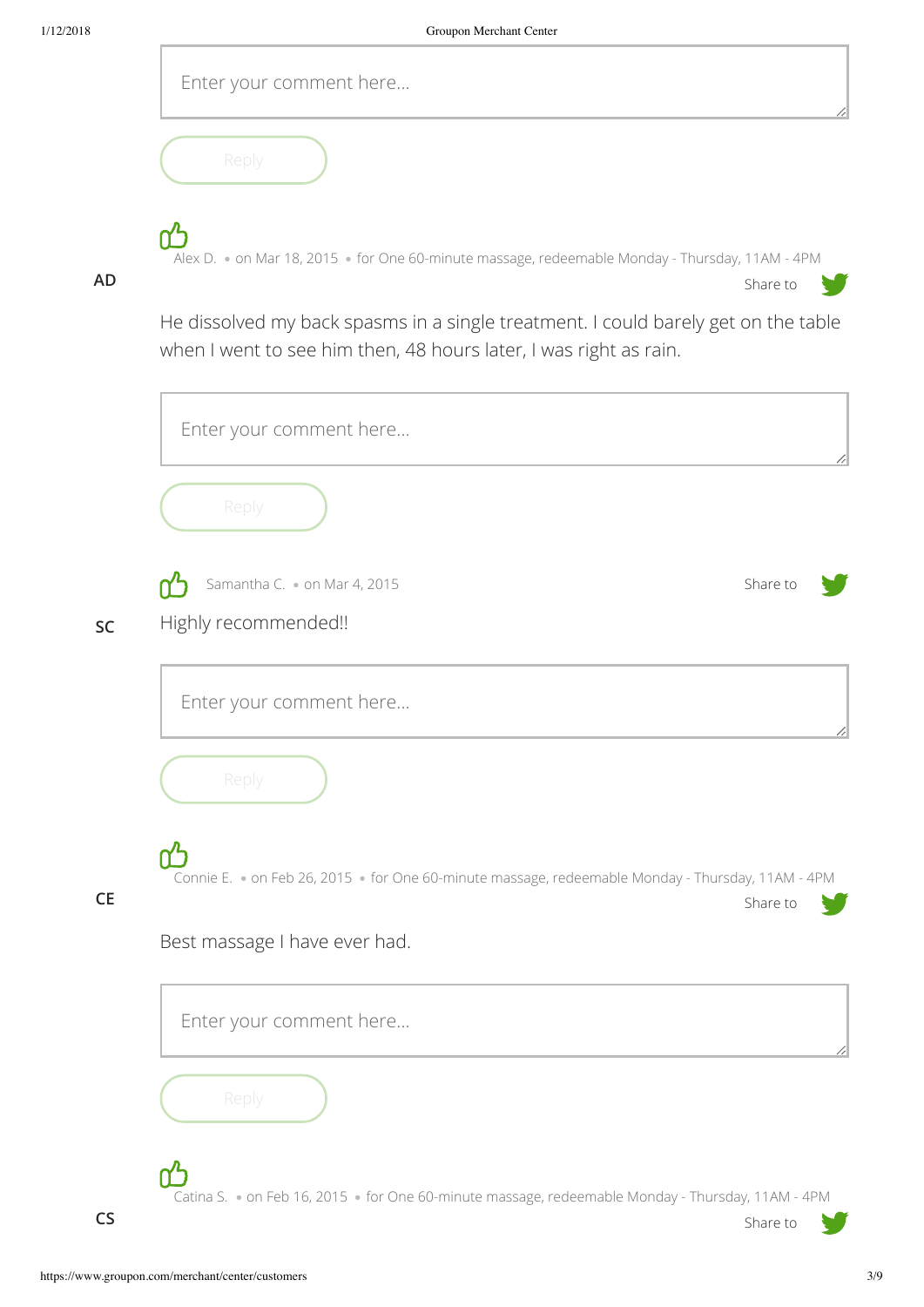If you have pain he was great at relieving it!



Don't expect a rub down and "relaxation" it's deep pressure but you will feel REMARKABLE when your done!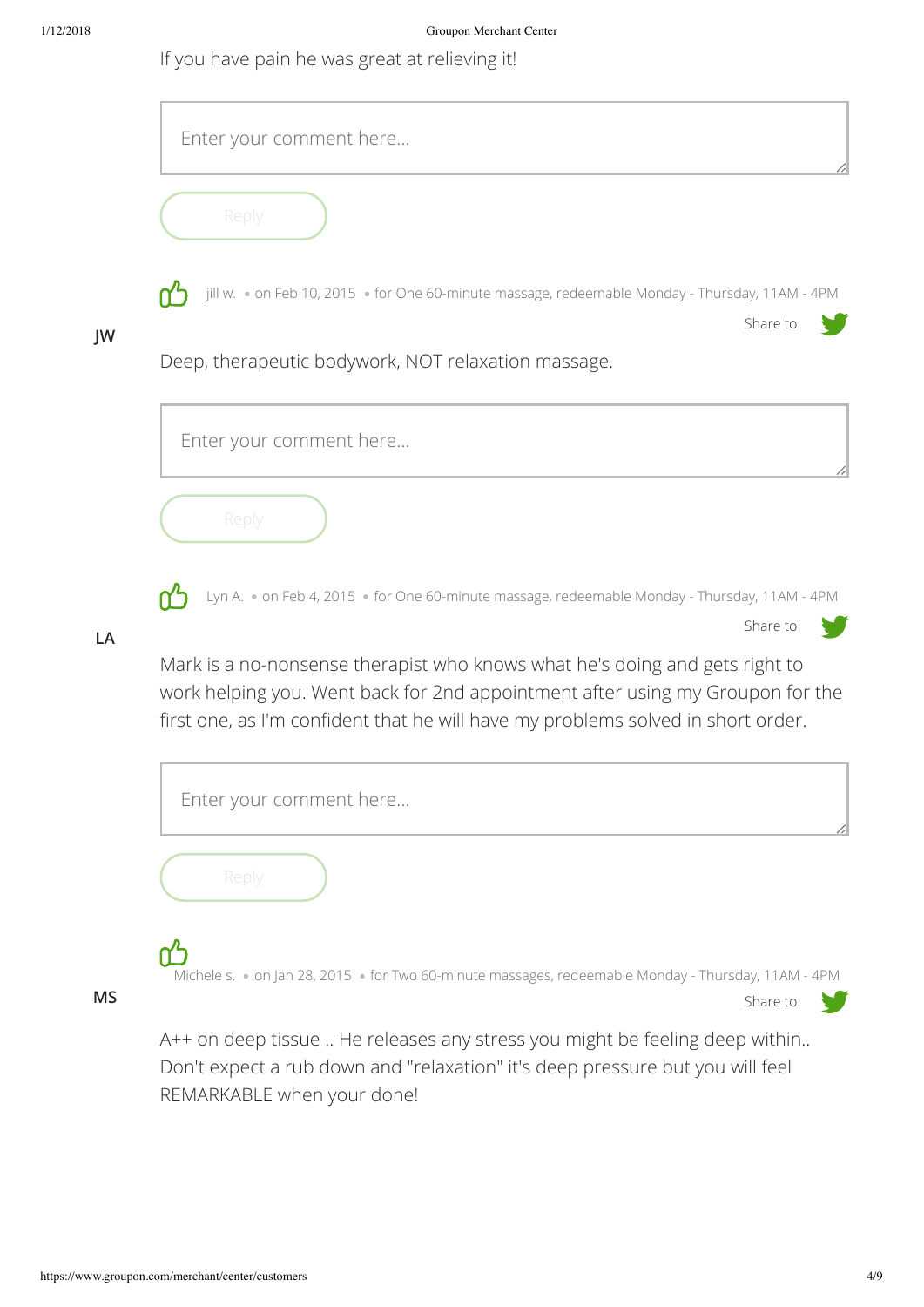| Enter your comment here |
|-------------------------|
|-------------------------|

| Replv. |
|--------|
|        |

Jessica W. • on Jan 26, 2015 • for Two 60-minute massages, redeemable Monday - Thursday, 11AM - 4PM

Share to

## **JW**

Love him! Mark has been about to fix problems with my wrists and my neck that the medical community could not seem to repair after years of treatment. I highly recommend him!



## **TS**

**KC**

Mark is great at his craft and an excellent educator as well. If you want to learn how your body's fascia may be causing pain and have Mark begin to resolve those

issues, book a session! -- Tom

| Enter your comment here                                                                                   |  |
|-----------------------------------------------------------------------------------------------------------|--|
| Reply                                                                                                     |  |
| ken c. . on Jan 2, 2015 · for One 60-minute massage, redeemable Monday - Thursday, 11AM - 4PM<br>Share to |  |
| Print out the health history before you go. You will get on the table quicker.                            |  |
| Enter your comment here                                                                                   |  |
| Reply                                                                                                     |  |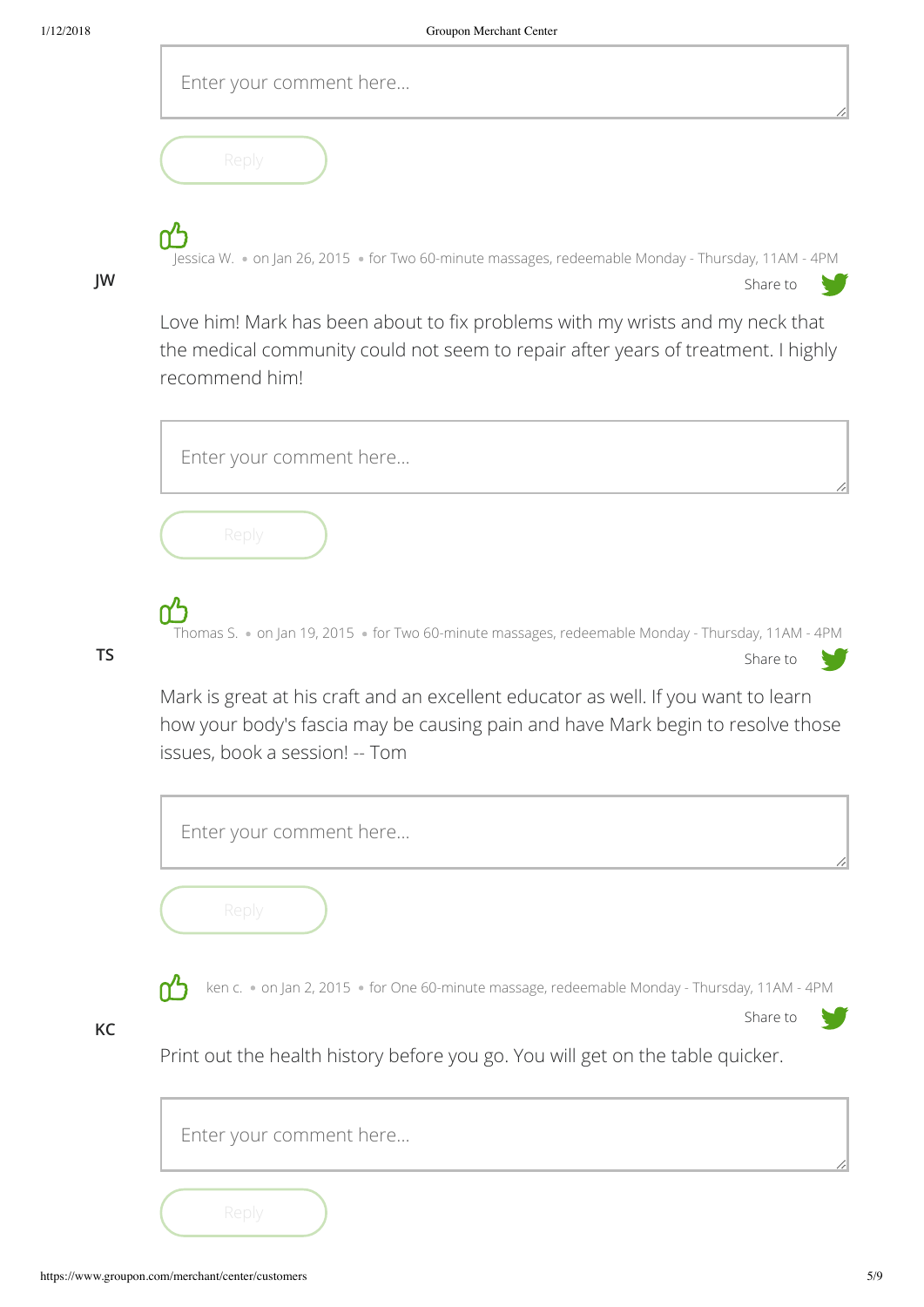Jason P. • on Dec 29, 2014 · for Two 60-minute massages, redeemable Monday - Thursday, 11AM - 4PM

**JP**

**GG**

**ME**

**DS**

Share to Worked out a lot of tension and knots in my back and neck--felt great afterward! Enter your comment here... Share to Gina G. • on Aug 9, 2013 • for One 60-minute massage Practiced and Effective Myofascial Release Therapy. Mark is an educated practitioner with years of practice behind his connected and inquisitive hands. Enter your comment here... Mischelle E. • on Jul 14, 2013 • for One 60-minute massage Share to He is very connected and concerned to get results. Enter your comment here... Deb S. • on Jul 10, 2013 • for One 60-minute massage ሰጎ Share to Thank you for sharing such helpful information in addition to an excellent massage. Enter your comment here...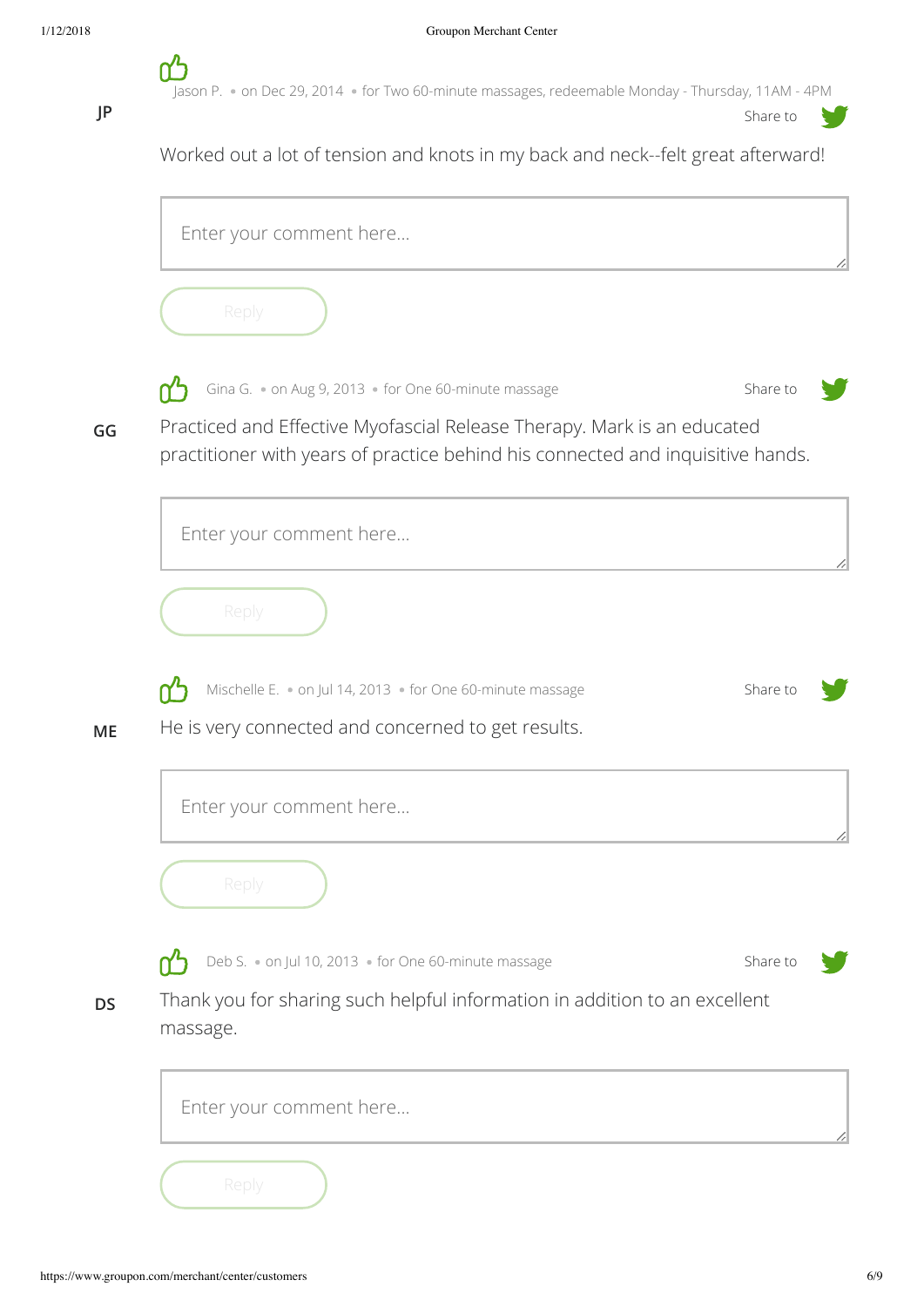| 1/12/2018 | Groupon Merchant Center                                                                               |          |
|-----------|-------------------------------------------------------------------------------------------------------|----------|
| LD        | Lindsey D. . on Jun 28, 2013 . for Two 60-minute massages<br>Thank you for making my leg feel better! | Share to |
|           | Enter your comment here                                                                               |          |



**JW**

**LK**

**LR**

Jonnie W. • on Jun 28, 2013 · for Two 60-minute massages ሰ'ነ

Share to

I really enjoyed my first massage with you, Mark, and am looking forward to the next.





Rosie C. • on Jun 13, 2013 • for One 60-minute massage

Share to

Thank you, thank you, thank you, Mark! I am still experiencing benefit from your hard work. I have more flexibility and the pain level is at a minimum today. I cannot